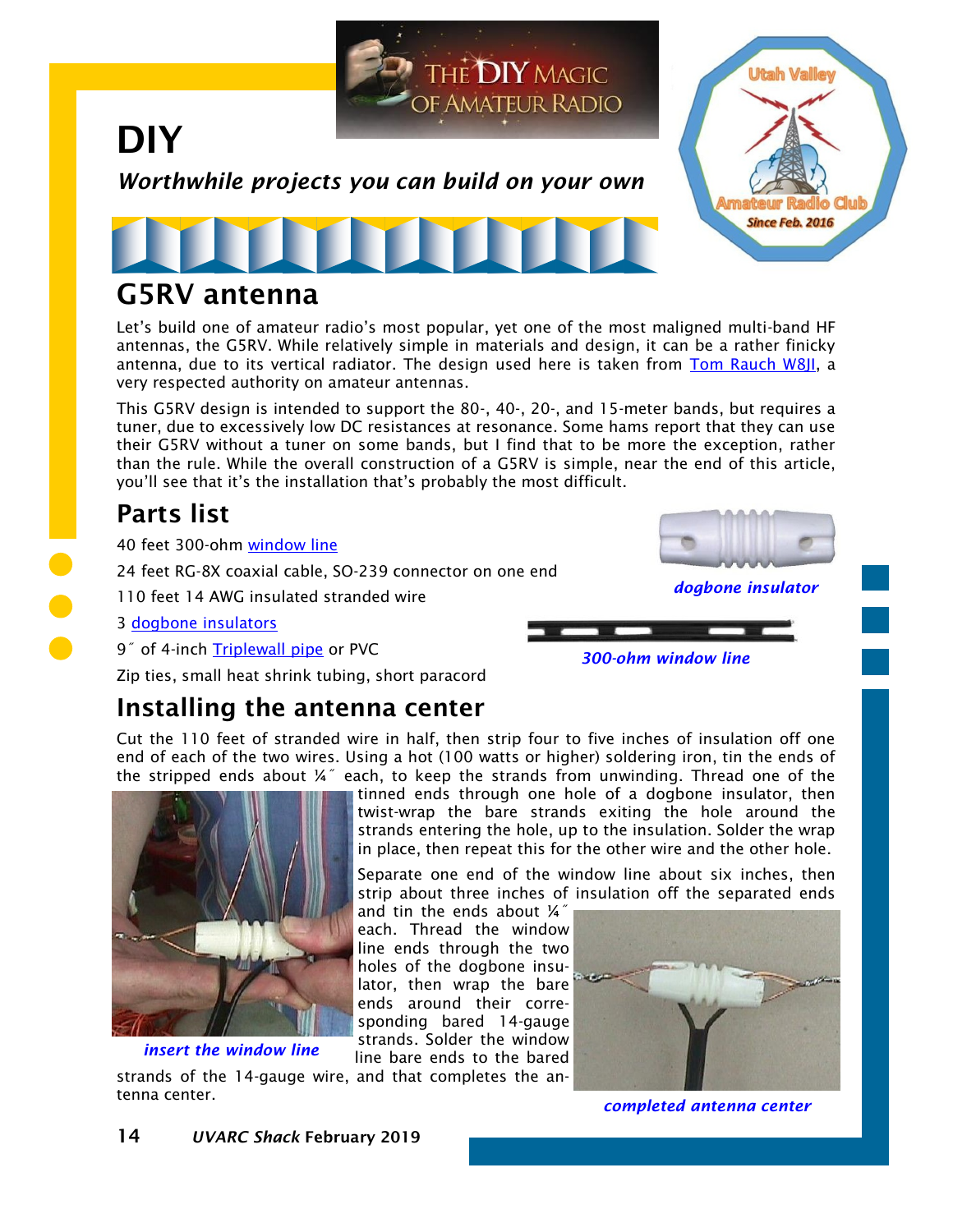

tance from the antenna center dogbone to the end dogbone is 51 feet. With the insulation intact, tie the wire around itself about eight turns, and cut off the excess. Repeat this for the other 14-gauge wire, and that completes the antenna portion of the construction.

### **Constructing the choke balun**

To minimize common-mode currents on the coax, due to the connection with the vertical radiator, the G5RV requires an *RF isolator*, or current balun. Drill a ¼˝ hole about two inches from one end of the 4 inch pipe. The RG-8X coaxial cable should have an SO-239 connector on one end, and should be bare



#### *SO-239 connector on RG-8X coax*

on the other end. Thread the coax bare end through the ¼˝ hole from the inside of the 4-inch pipe, leaving about eight inches of coax dangling out of the end of the tube. Tightly wind the coax around the outside of the tube as closely packed as you can, leaving no gaps between winds, for 19 turns. Mark and drill a second  $\frac{1}{4}$ " hole vertically aligned with the first one, where the 19th turn ends. Thread the coax bare end into the hole and out the end of the tube, opposite the end of the SO-239 connector.



*stripped and tinned bare end*

For added stress-relief and stability, Zip-tie the coax to the inside of the choke balun with two Zip ties on each end, like in the photo on the right. Strip and tin the bare end of the RG-8X coax, like in the photo on the left. Measure the length of the window line to about 31 feet from the middle of the antenna center dogbone, then cut, strip off about  $\frac{1}{2}$ , and tin the two

bare window line conductors. *If you plan to mount the G5RV in an inverted-V format, you should cut the window line a little longer, about 34 feet.*

Slip some heat shrink tubing over the insulation of each window line conductor, solder the tinned conductor to one of the tinned



*completed choke balun*

coax conductors, then heat-shrink the tubing over the connection. Drill a  $\frac{1}{4}$  hole in the choke balun about an inch from the edge on the window line end, then drill another on the same end, but 180° from the first, again about an inch from the edge. Thread some paracord through these two holes, and then through the window line window closest to the choke balun. Cinch and then tie off the paracord, to relieve the soldered joints from the weight of the choke balun. The antenna-choke pair is now complete.